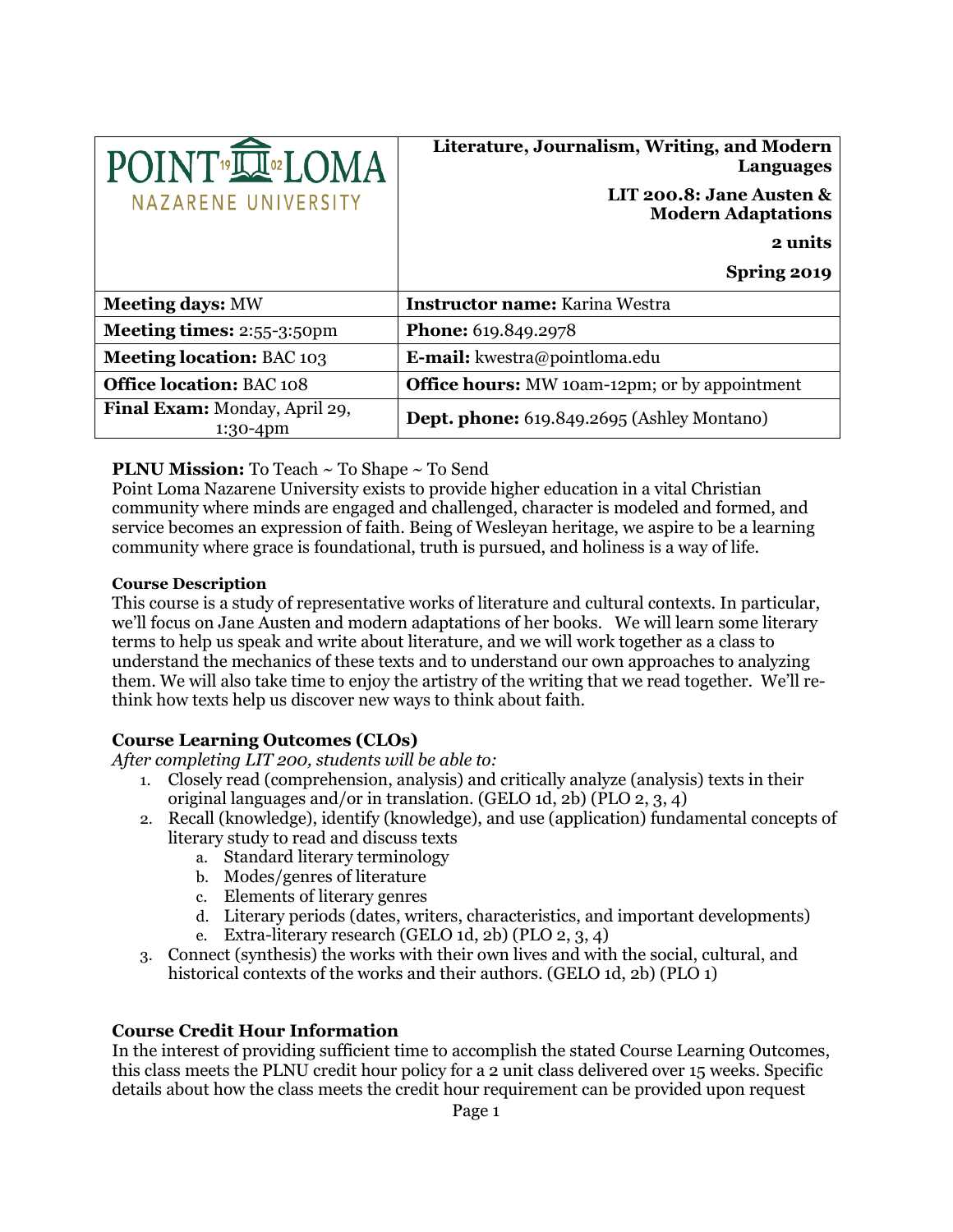#### **Academic Accommodations**

If you have a diagnosed disability, please contact PLNU's Disability Resource Center (DRC) within the first two weeks of class to demonstrate need and to register for accommodation by phone at 619-849-2486 or by e-mail at [DRC@pointloma.edu.](mailto:DRC@pointloma.edu) See [Disability Resource Center](http://www.pointloma.edu/experience/offices/administrative-offices/academic-advising-office/disability-resource-center) for additional information.

#### **Tutorial Services**

The PLNU Tutorial Center is available free of charge for all current undergraduate PLNU students. The Tutorial Center is located on the south end of Bond Academic Center, next to the Study Abroad offices. Tutoring is available by appointment only, and appointments must be made at least one day in advance. Appointments may be arranged in person at the Tutorial Center, over the phone at (619) 849-2593, or via email at [TutorialServices@pointloma.edu.](mailto:TutorialServices@pointloma.edu)

#### **Academic Dishonesty**

Students should demonstrate academic honesty by doing original work and by giving appropriate credit to the ideas of others. Academic dishonesty is the act of presenting information, ideas, and/or concepts as one's own when in reality they are the results of another person's creativity and effort. A faculty member who believes a situation involving academic dishonesty has been detected may assign a failing grade for that assignment or examination, or, depending on the seriousness of the offense, for the course. Faculty should follow and students may appeal using the procedure in the university Catalog. See [Academic Policies](http://catalog.pointloma.edu/content.php?catoid=18&navoid=1278) for definitions of kinds of academic dishonesty and for further policy information.

#### **Inclusive Language**

Because the Literature, Journalism, and Modern Language department recognizes the power of language, all public language used in this course, including written and spoken discourse, should be inclusive. This standard is outlined by all major academic style guides, including MLA, APA, and Chicago, and is the norm in university-level work.

## **Public Discourse**

Much of the work we will do in this class is cooperative, by nature of the class discussions and general feedback given to written work and projects; thus you should think of all your writing and speaking for and in class as public, not private, discourse. By continuing in this class, you acknowledge that your work will be viewed by others in the class.

## **Diversity Statement**

Point Loma Nazarene University is committed to diversity in the classroom, in its publications and in its various organizations and components. Faculty and staff recognize that the diverse backgrounds and perspectives of their colleagues and students are best served through respect toward gender, disability, age, socioeconomic status, ethnicity, race, culture and other personal characteristics. In addition, the department of Literature, Journalism, and Modern Languages is committed to taking a leadership position that calls for promoting a commitment to diversity in and out of the classroom and in the practices of writing, journalism and the study of literature.

## **FERPA**

In compliance with federal law, neither PLNU student ID nor social security number should be used in publicly posted grades or returned sets of assignments without student written permission. This class will meet the federal requirements by (each faculty member choose one strategy to use: distributing all grades and papers individually; requesting and filing written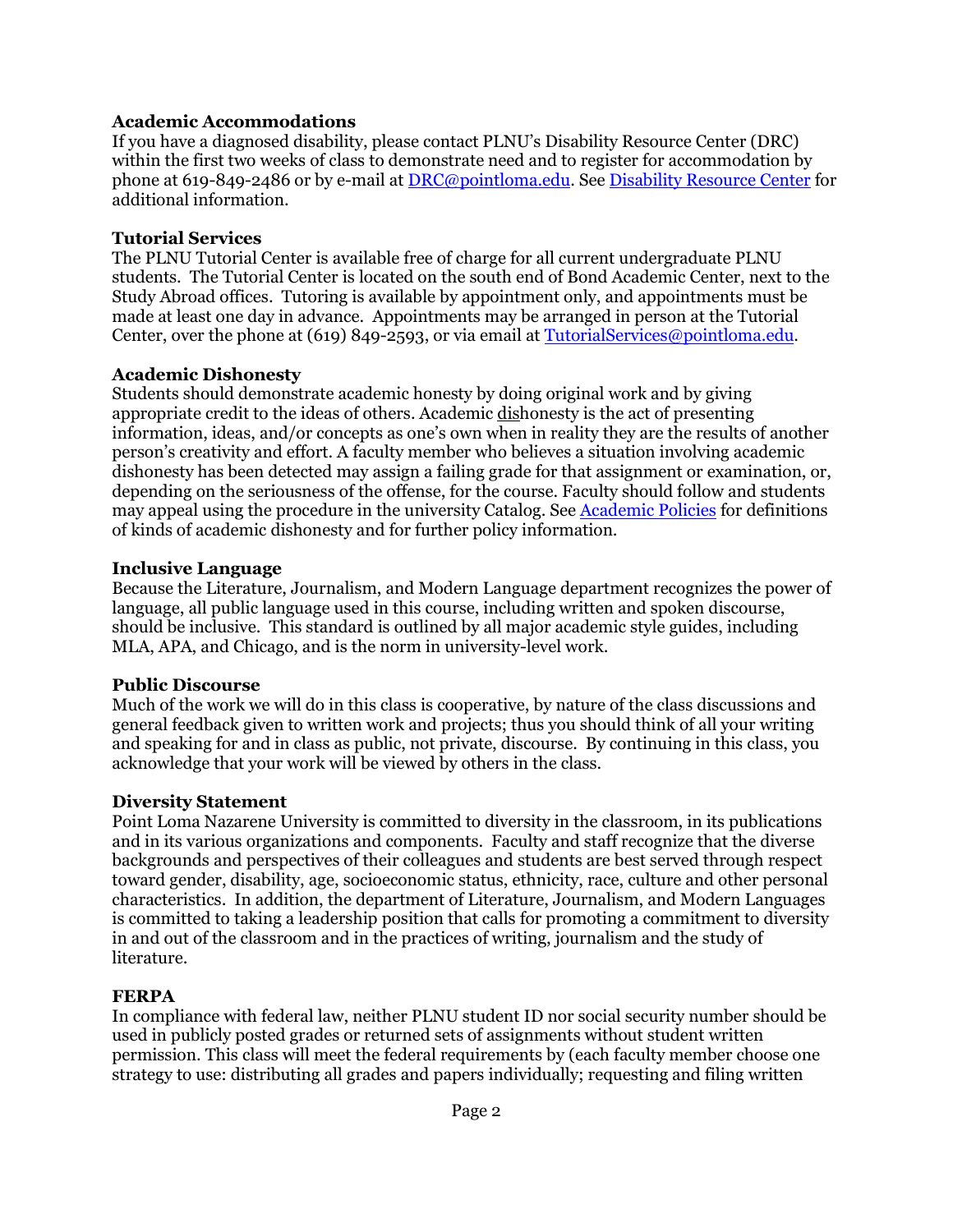student permission; or assigning each student a unique class ID number not identifiable on the alphabetic roster.). Also in compliance with FERPA, you will be the only person given information about your progress in this class unless you have designated others to receive it in the "Information Release" section of the student portal.

## **PLNU Copyright Policy**

Point Loma Nazarene University, as a non-profit educational institution, is entitled by law to use materials protected by the US Copyright Act for classroom education. Any use of those materials outside the class may violate the law.

## **State Authorization**

State authorization is a formal determination by a state that Point Loma Nazarene University is approved to conduct activities regulated by that state. In certain states outside California, Point Loma Nazarene University is not authorized to enroll online (distance education) students. If a student moves to another state after admission to the program and/or enrollment in an online course, continuation within the program and/or course will depend on whether Point Loma Nazarene University is authorized to offer distance education courses in that state. It is the student's responsibility to notifythe institution of any change in his or her physical location. Refer to the map using the below link to view which states allow online (distance education) outside of California.

<https://www.pointloma.edu/offices/office-institutional-effectiveness-research/disclosures>

## **Required Texts**

Austen, Jane. *Northanger Abbey.* Signet Classics, 2008. Austen, Jane. *Pride and Prejudice.* Signet Classics, 2008. McDermid, Val. *Northanger Abbey.* Grove Press, 2014. Sittenfeld, Curtis. *Eligible.* Random House, 2017.

\*\*You may use any publication of Austen's novels, but please note that page numbers may differ.

Other readings as assigned by professor.

## **Assessment and Grading**

| Distribution by percentage:                            | Sample grade scale: |
|--------------------------------------------------------|---------------------|
| Reading quizzes (may not be made<br>$\bullet$          | $A=93-100$          |
| up) ~30% (10 points each)                              | $A = 92 - 90$       |
| Group presentation $\sim 8\%$ (50 points)<br>$\bullet$ | $B+=88-89$          |
| Midterm $\sim 8\%$ (50 points)<br>$\bullet$            | $B = 83 - 87$       |
| Two papers $\sim$ 30% (100 points each)<br>$\bullet$   | $B = 80 - 82$       |
| Participation and attendance ~12%<br>$\bullet$         | $C+=78-79$          |
| $(60 \text{ points})$                                  | $C = 73 - 76$       |
| Final exam $\sim$ 12% (60 points)<br>$\bullet$         | $C = 70 - 72$       |
|                                                        | $D+=68-69$          |
|                                                        | $D=63-66$           |
|                                                        | $D = 60 - 62$       |
|                                                        | $F=0-59$            |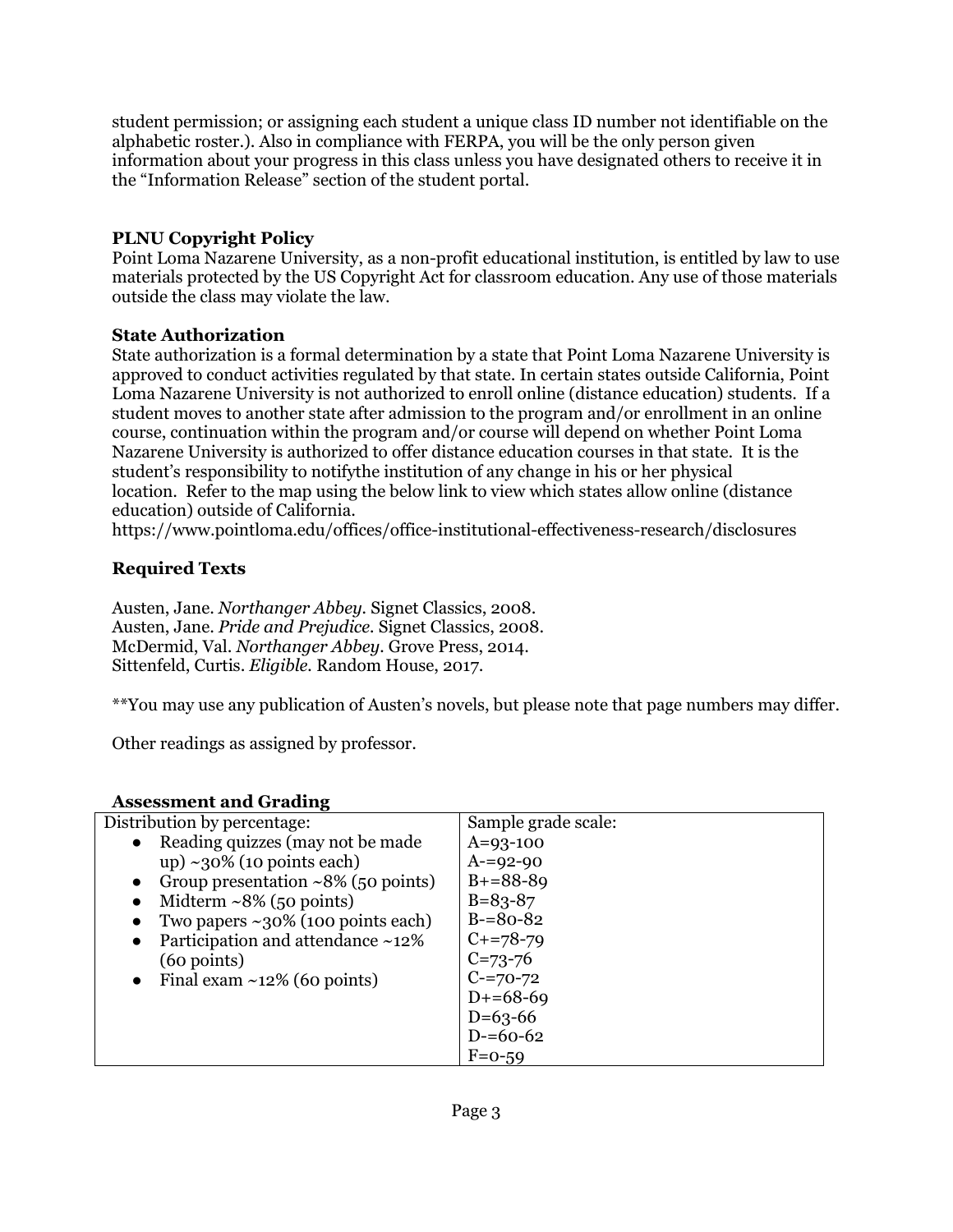## **Attendance & Participation**

Prompt attendance and active, informed participation in all class meetings is required. I expect you to be a leader in class discussion and to be fully responsible for your own enthusiastic and serious study of material covered in class. Regular and punctual attendance at all classes is considered essential to optimum academic achievement.

University policy states that if a student is absent from more than 10 percent of class meetings, the faculty member can file a written report which may result in de-enrollment. If the absences exceed 20 percent, the student may be de-enrolled without notice until the university drop date or, after that date, receive the appropriate grade for their work and participation. Se[e Academic](http://catalog.pointloma.edu/content.php?catoid=18&navoid=1278)  [Policies](http://catalog.pointloma.edu/content.php?catoid=18&navoid=1278) in the Undergraduate Academic Catalog.

De-enrollment may have serious consequences on residence, athletic, and scholarship requirements; it may also necessitate a reduction/loss in a student's financial aid.

Please note that habitual tardiness will also affect your grade.

## **Final Examination Policy**

Successful completion of this class requires taking the final examination **on its scheduled day**. The final examination schedule is posted on the Class Schedules site. No requests for early examinations or alternative days will be approved.

| <b>FINAL EXAM DATE &amp; TIME</b> | <b>FINAL EXAM LOCATION</b> |  |
|-----------------------------------|----------------------------|--|
| Monday, April 29, 1:30-4pm        | <b>BAC 103</b>             |  |

#### **Classroom Decorum**

Appropriate academic attire is required in all class sessions. Please be attentive to whomever is speaking; if you need to step out of class, wait until we are finished with lectures, presentations, or discussion*. Cell phones are to be turned off for the entire class.* If this becomes a problem, I will collect the phone(s) before class. Please respect all of us by keeping your phone from disrupting our time together.

#### **Email**

Email is the primary way I will communicate with you outside of class. Please check your university account regularly. Email is also the best way to reach me. Although email is often informal, please remember that we are communicating in an academic context.

#### **TENTATIVE COURSE SCHEDULE**

*Professor reserves the right to make changes as needed.*

| Week 1, January 7-11 |                                                                        |
|----------------------|------------------------------------------------------------------------|
| Tuesday              | Introductions, syllabus                                                |
| Wednesday            | Handouts: Adkins & Adkins "Introduction" and "Wedding Bells" from Jane |
|                      | Austen's England—no quiz                                               |

| Week 2, January 14-18 |                                                                         |
|-----------------------|-------------------------------------------------------------------------|
| Monday                | Handouts: Clarke "Why We Read Jane Austen: Young Persons in Interesting |
|                       | Situations;" Mead "Six Reasons to Read Jane Austen;" Priestley "Austen" |
|                       | Portray a Small World with Detachment"                                  |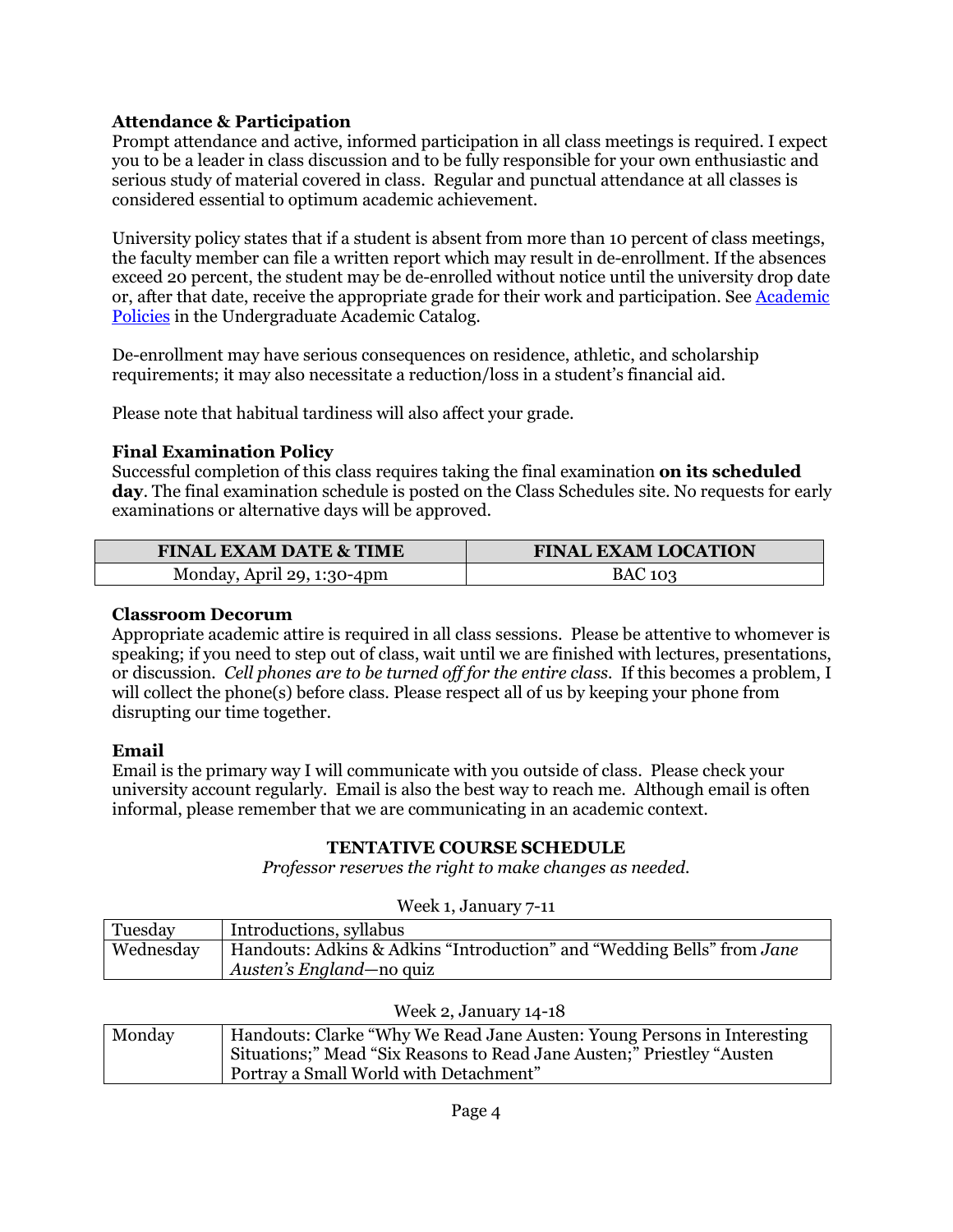| <b>Wednesday</b> | Group presentation: Literary Terms; Handouts: Trilling "From 'Why We Read   |
|------------------|-----------------------------------------------------------------------------|
|                  | Jane Austen;" Lewis "A Note of Jane Austen;" Brann "The Perfections of Jane |
|                  | Austen"                                                                     |

#### Week 3, January 21-25

| Monday    | No class—MLK Day                                                           |
|-----------|----------------------------------------------------------------------------|
| Wednesday | Group presentation: Life in Austen's England; Handouts: Miles "Character," |
|           | Mandel "Composition and Publication," and Todd "Criticism" from The        |
|           | Cambridge Companion to Pride and Prejudice                                 |

## Week 4, January 28-February 1

| Monday    | <i>Pride and Prejudice Volume I: chapters 1-14</i>                                 |
|-----------|------------------------------------------------------------------------------------|
| Wednesday | Group presentation: "Dating," Marriage, and the Family; <i>Pride and Prejudice</i> |
|           | Volume I: chapters 15-23; Paper Collection 1                                       |

## Week 5, February 4-8

| Monday    | Pride and Prejudice Volume II: chapters 1-11                                 |
|-----------|------------------------------------------------------------------------------|
| Wednesday | Group presentation: Literary Genres; Pride and Prejudice Volume II: chapters |
|           | $12 - 19$                                                                    |

#### Week 6, February 11-15

| Monday    | <i>Pride and Prejudice Volume III: chapters 1-9</i>                            |
|-----------|--------------------------------------------------------------------------------|
| Wednesday | Group presentation: Austen's Contemporaries; <i>Pride and Prejudice</i> Volume |
|           | III: chapters 10-19                                                            |

## Week 7, February 18-22

| Monday    | Eligible Part I                                                                        |
|-----------|----------------------------------------------------------------------------------------|
| Wednesday | Group presentation: Economics, Wealth, and Work; <i>Eligible</i> Part II; <b>Paper</b> |
|           | <b>Collection 2</b>                                                                    |

## Week 8, February 25-March 1

| Monday    | $\overline{11}$<br>T T T<br>Part<br>Lligible<br>111 |
|-----------|-----------------------------------------------------|
| Wednesday | $- - -$<br>N.<br>dterm                              |

## Spring Break, March 4-8

#### Week 9, March 11-15

| Monday    | Handouts: Carson "Reading Northanger Abbey"; and others                 |
|-----------|-------------------------------------------------------------------------|
| Wednesday | Group Presentation: The Church, Belief and Practice; Handouts: Adkins & |
|           | Adkins "Sermons and Superstitions," and others                          |

### Week 10, March 18-22

| Monday    | Austen Northanger Abbey chapters 1-10                                      |
|-----------|----------------------------------------------------------------------------|
| Wednesday | Group Presentation: Literary Periods; Austen Northanger Abbey chapters 11- |
|           | 20; Paper Collection 3                                                     |